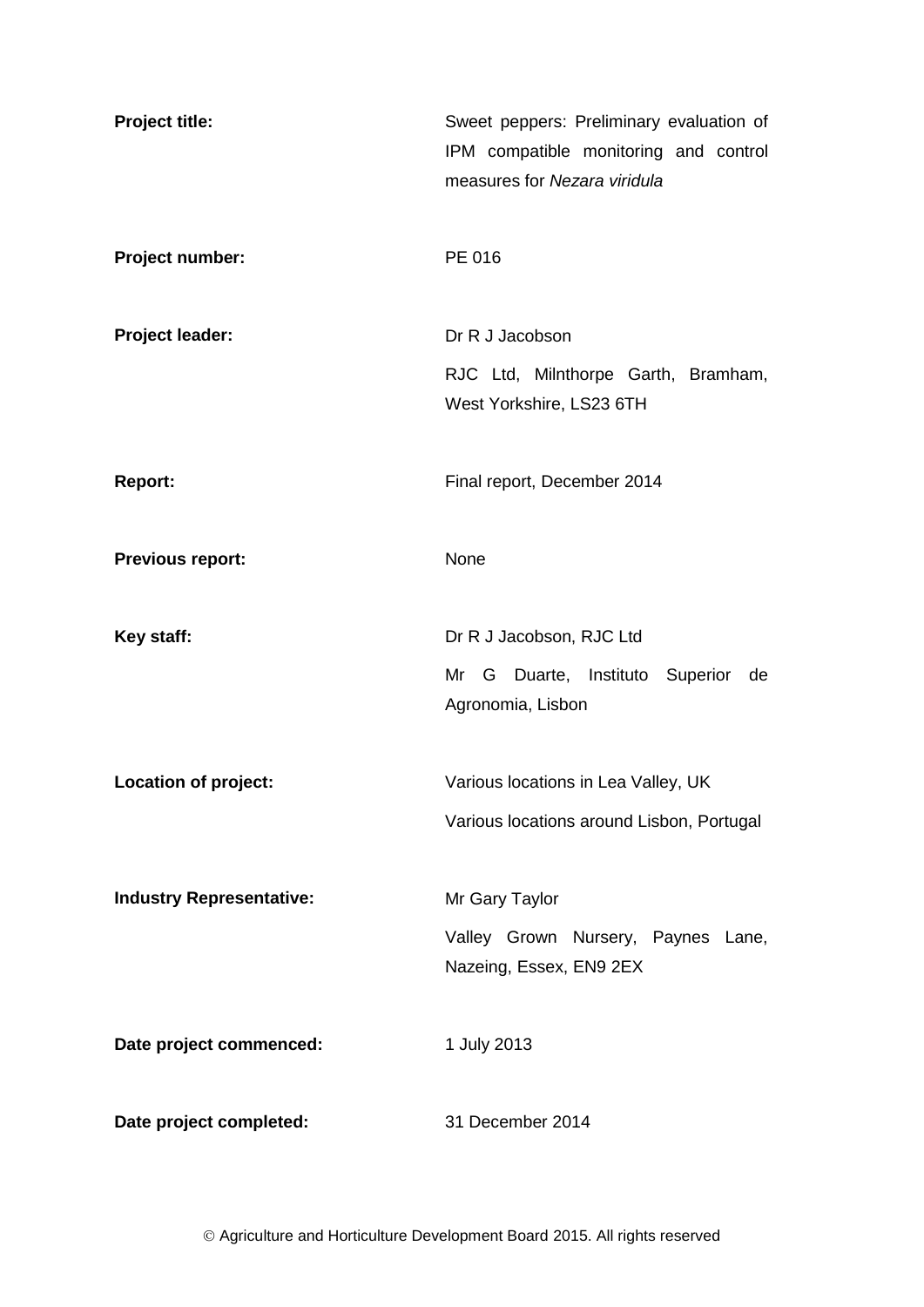### **DISCLAIMER**

*AHDB, operating through its HDC division seeks to ensure that the information contained within this document is accurate at the time of printing. No warranty is given in respect thereof and, to the maximum extent permitted by law the Agriculture and Horticulture Development Board accepts no liability for loss, damage or injury howsoever caused (including that caused by negligence) or suffered directly or indirectly in relation to information and opinions contained in or omitted from this document.* 

*Copyright, Agriculture and Horticulture Development Board 2015. All rights reserved.*

*No part of this publication may be reproduced in any material form (including by photocopy or storage in any medium by electronic means) or any copy or adaptation stored, published or distributed (by physical, electronic or other means) without the prior permission in writing of the Agriculture and Horticulture Development Board, other than by reproduction in an unmodified form for the sole purpose of use as an information resource when the Agriculture and Horticulture Development Board or HDC is clearly acknowledged as the source, or in accordance with the provisions of the Copyright, Designs and Patents Act 1988. All rights reserved.* 

*AHDB (logo) is a registered trademark of the Agriculture and Horticulture Development Board. HDC is a registered trademark of the Agriculture and Horticulture Development Board, for use by its HDC division. All other trademarks, logos and brand names contained in this publication are the trademarks of their respective holders. No rights are granted without the prior written permission of the relevant owners.*

[The results and conclusions in this report are based on an investigation conducted over a one-year period. The conditions under which the experiments were carried out and the results have been reported in detail and with accuracy. However, because of the biological nature of the work it must be borne in mind that different circumstances and conditions could produce different results. Therefore, care must be taken with interpretation of the results, especially if they are used as the basis for commercial product recommendations.]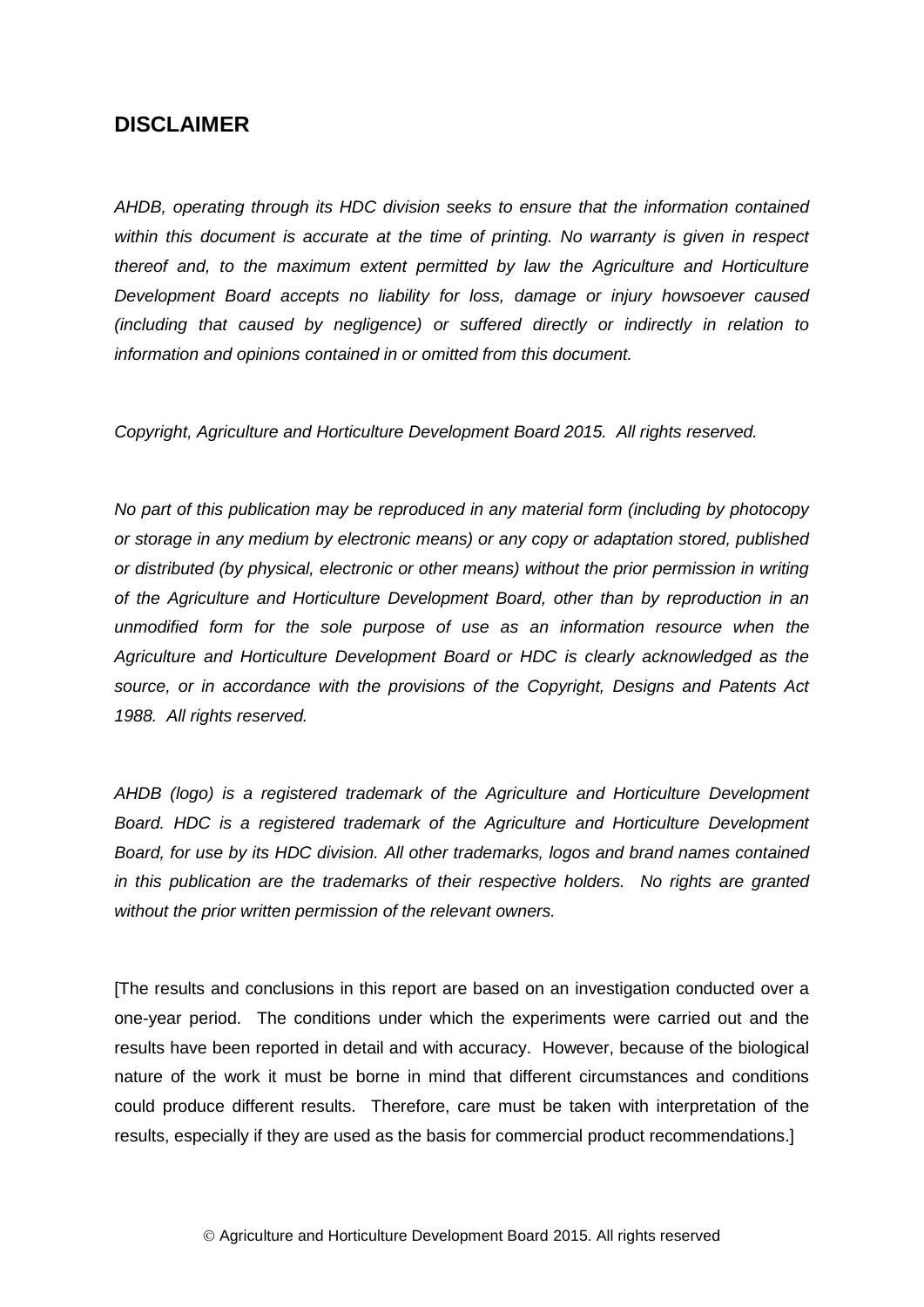# **AUTHENTICATION**

I declare that this work was done under my supervision according to the procedures described herein and that the report represents a true and accurate record of the results obtained.

Dr R J Jacobson

Director

Rob Jacobson Consultancy Ltd

 $RJautioz_{net} = 22/12/14$ Signature ....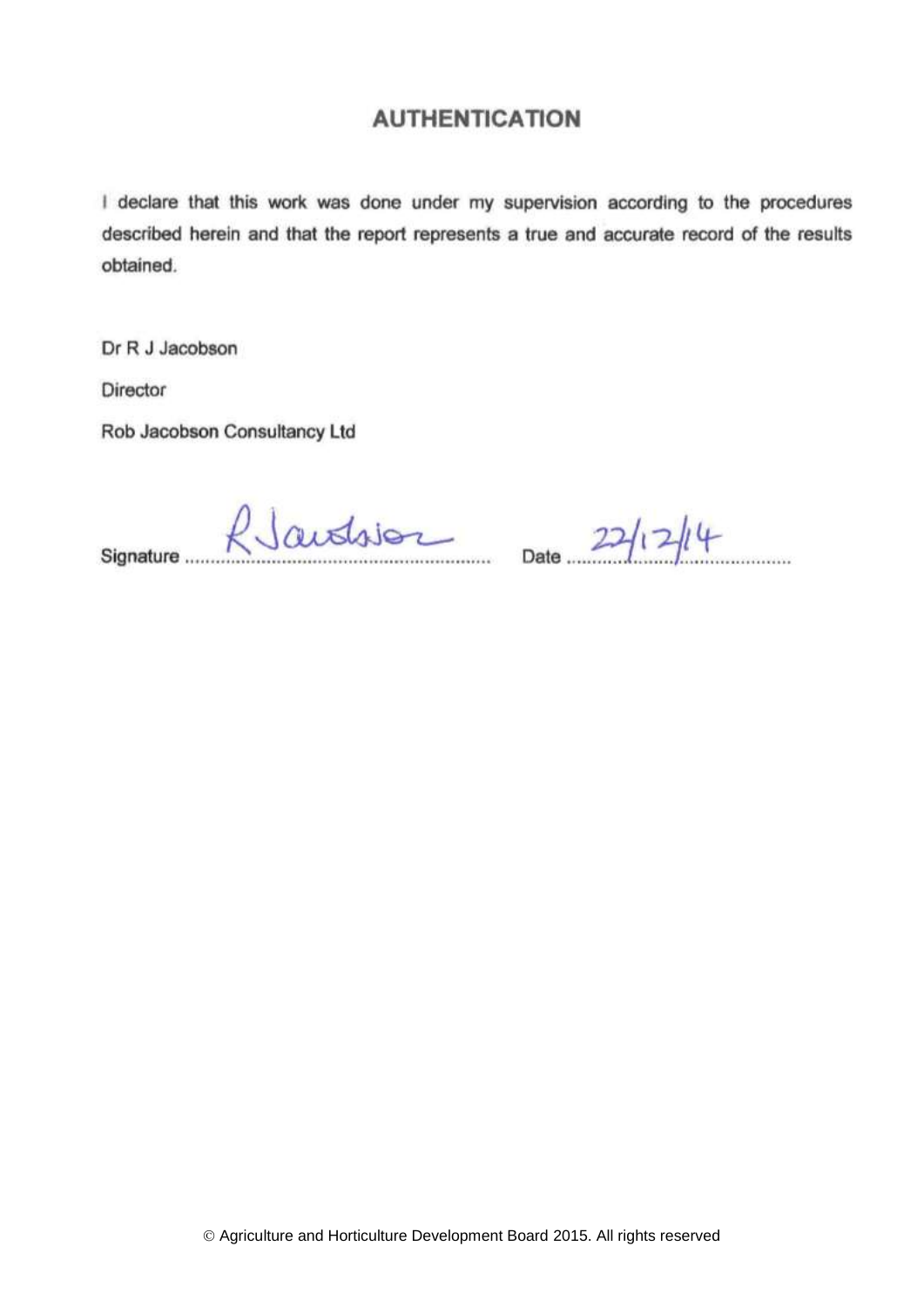# **CONTENTS**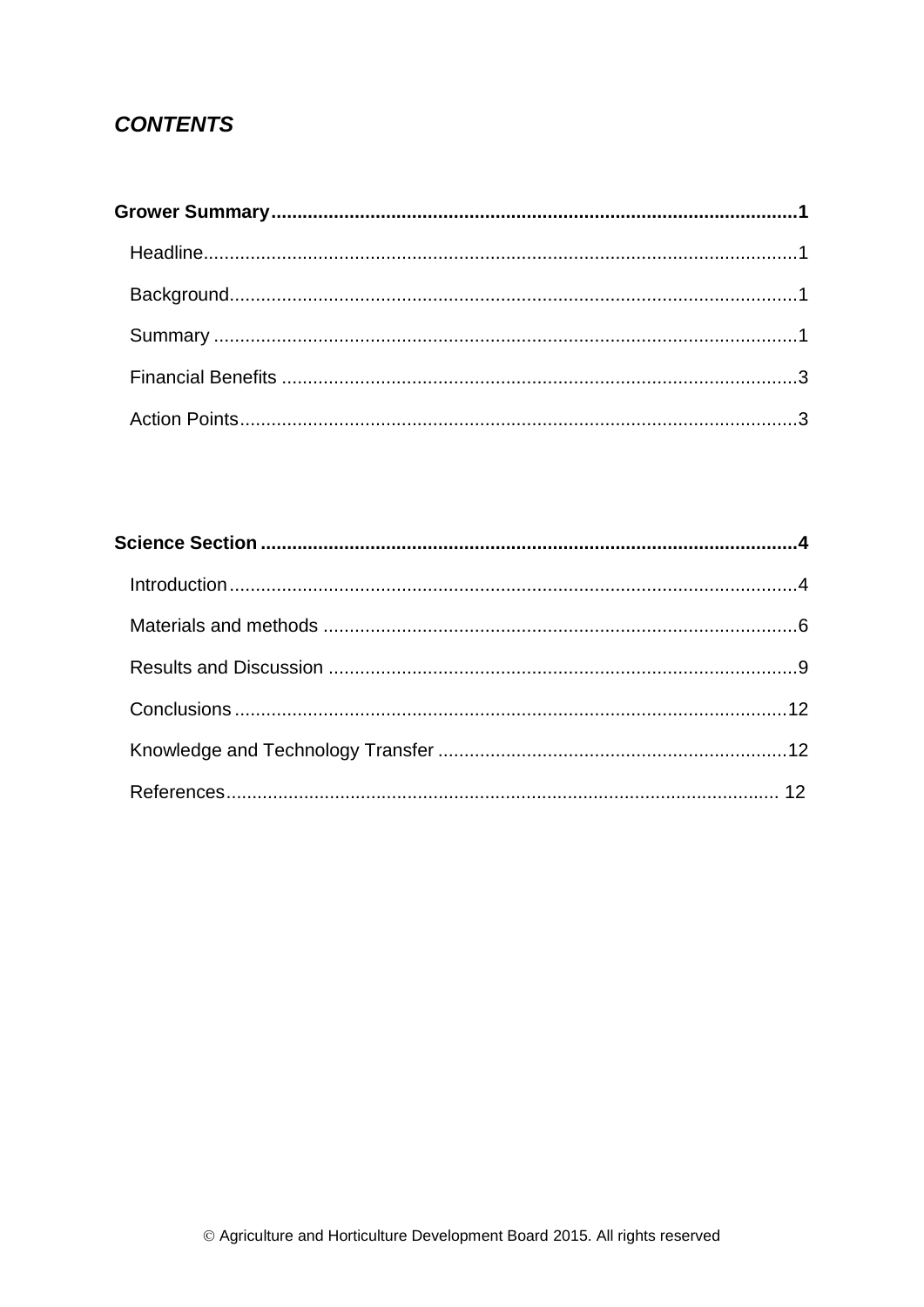## <span id="page-4-0"></span>*GROWER SUMMARY*

### <span id="page-4-2"></span><span id="page-4-1"></span>**Headline**

**A pheromone has been shown to be attractive to the parasitic tachinid,** *Trichopoda pennipes***, which attacks** *Nezara viridula***. If** *T. pennipes* **were present in the local ecosystem, then the pheromone could be used to draw it into crops infested by** *N. viridula***.**

### <span id="page-4-3"></span>**Background**

*Nezara viridula* (southern green shieldbug) is believed to be native to Ethiopia but is now widely distributed across tropical and subtropical regions of the world. It feeds on a wide range of plants and is a serious pest of many important food crops. It has been imported into the UK on fruit and vegetable products for many years but was not found in the wild until 2003. *Nezara viridula* has now found a favourable niche in heated glasshouses in the north London area and it seems highly likely that it will eventually be transported to other parts of the country on produce and packing materials. It also seems likely that the pest would survive year round anywhere in the UK if it were within a glasshouse with frost protection between crops.

Sexually mature males of *N. viridula* have been shown to release a pheromone which is said to be attractive in the field to females, males, and late-stage larvae of the same species. Formulated pheromone was obtained by Russell IPM from a source in Japan, where it was reported to be a highly effective attractant of *N. viridula*. Practical evaluation of pheromone baited traps began in this project in 2013, in and around glasshouses in the north London area, and later at infested sites near the Instituto Superior de Agronomia, Lisbon.

### **Summary**

<span id="page-4-4"></span>The pheromone lures were placed within plastic cages which were then placed in Delta traps. The inner floor of the Delta trap was covered with a removable sticky plate. In a preliminary study, the 'glue' used on the sticky plate had been shown to be capable of retaining both adult and nymphal stages of healthy *N. viridula*. The traps were always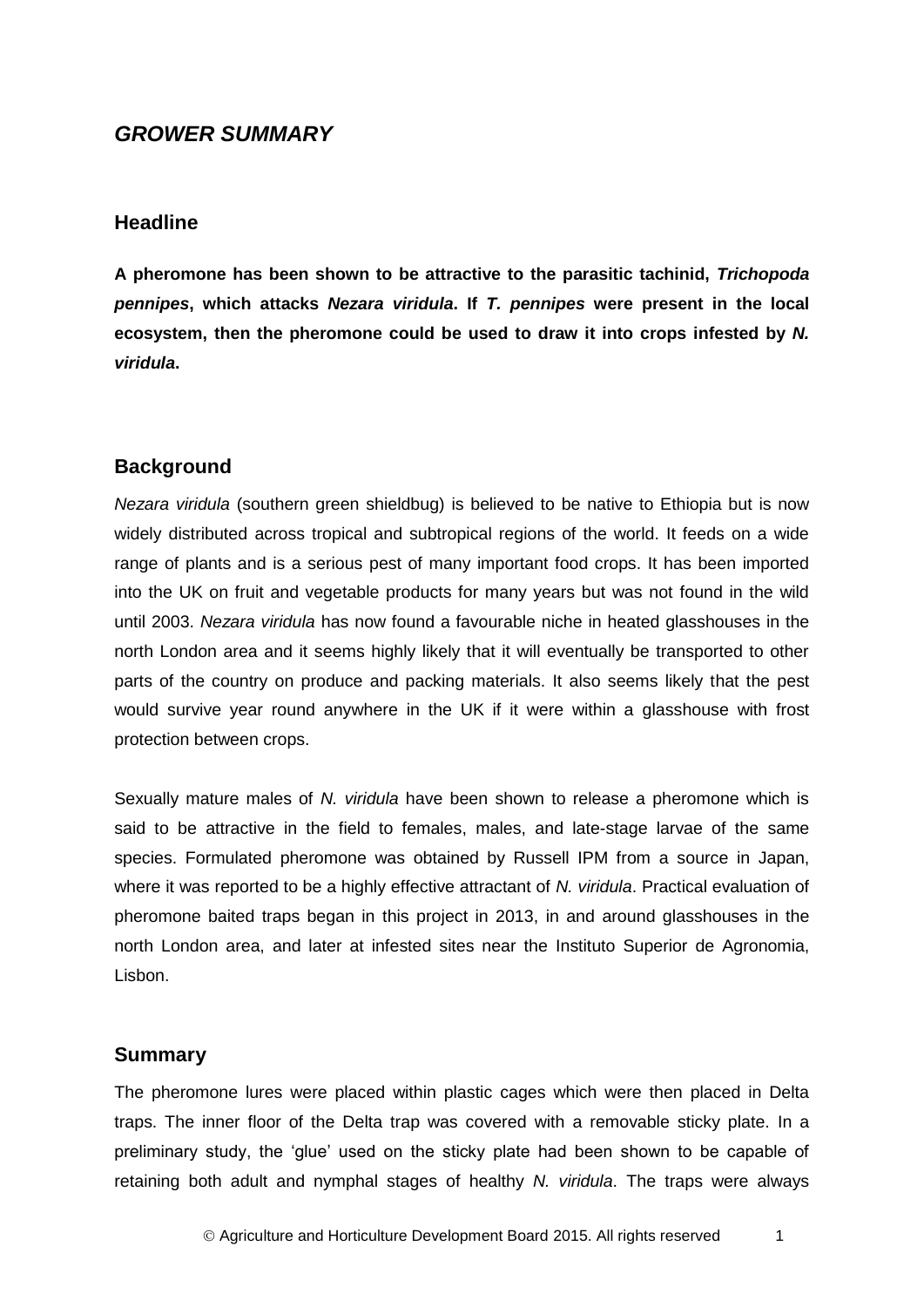placed in pairs 5-10m apart and similarly orientated. One trap of each pair would contain a pheromone lure while the other would be a control without an attractant. Pheromone lures were replaced at 5-6 week intervals.

The traps were first tested between weeks 33 and 39 in 2013 within a vegetable 'allotment' immediately outside a commercial glasshouse which had suffered a serious infestation of *N. viridula* during the previous growing season. The allotment contained the usual range of vegetable crops that are grown in UK gardens including several types of podding legumes. There was also a fig tree within the allotment which is known to be a favoured host of *N. viridula* in Mediterranean countries. No *N. viridula* were caught in any of the traps. Extensive surveys, which involved beating foliage of numerous species of shrubs and herbaceous plants in the immediate vicinity, also failed to detect any *N. viridula* during 2013.

Due to the lack of *N. viridula* at the UK site in 2013, work was transferred to parkland at the Instituto Superior de Agronomia, Lisbon which was known to be infested with the pest. Traps were placed in early September 2013 which was much later in the year than would have been the case had it been the intention to work at that site from the outset. No *N. viridula* were caught in any of the pheromone-baited or unbaited traps but it was impossible to say whether this was because the pheromone was ineffective, or because the insects' behaviour had changed towards the end of the season; *i.e.* they were no longer seeking a mate. There was, however, an unexpected development in that a significant number of large tachinid flies were captured in each baited trap while none were present in the unbaited traps. The tachinids were subsequently identified by a specialist taxonomist as *Trichopoda pennipes*; a parasitoid that attacks true bugs and specifically members of the Pentatomidae and Coreidae. The fly is sometimes referred to as the "feather-legged fly" because of the prominent fringe of feather-like bristles on its legs.

*Nezara viridula* was not reported at any UK sites until the end of the 2014 growing season which was too late to continue any monitoring or control studies. However, more comprehensive trapping exercises were carried out at two infested sites in Portugal between June and October 2014. The results were comparable to 2013. No *N. viridula* were found in any pheromone-baited traps nor in any unbaited traps. However, an average of 7.3 *T. pennipes* was caught per pheromone-baited trap.

Russell IPM has been assured that the pheromone has been extremely attractive to *N. viridula* in Japan. It is therefore possible that the European populations are of a different genotype to those found in Japan and respond to a different combination / ratio of chemical components in the pheromone. The fact that the parasite does respond to the pheromone indicates that the differences are only marginal.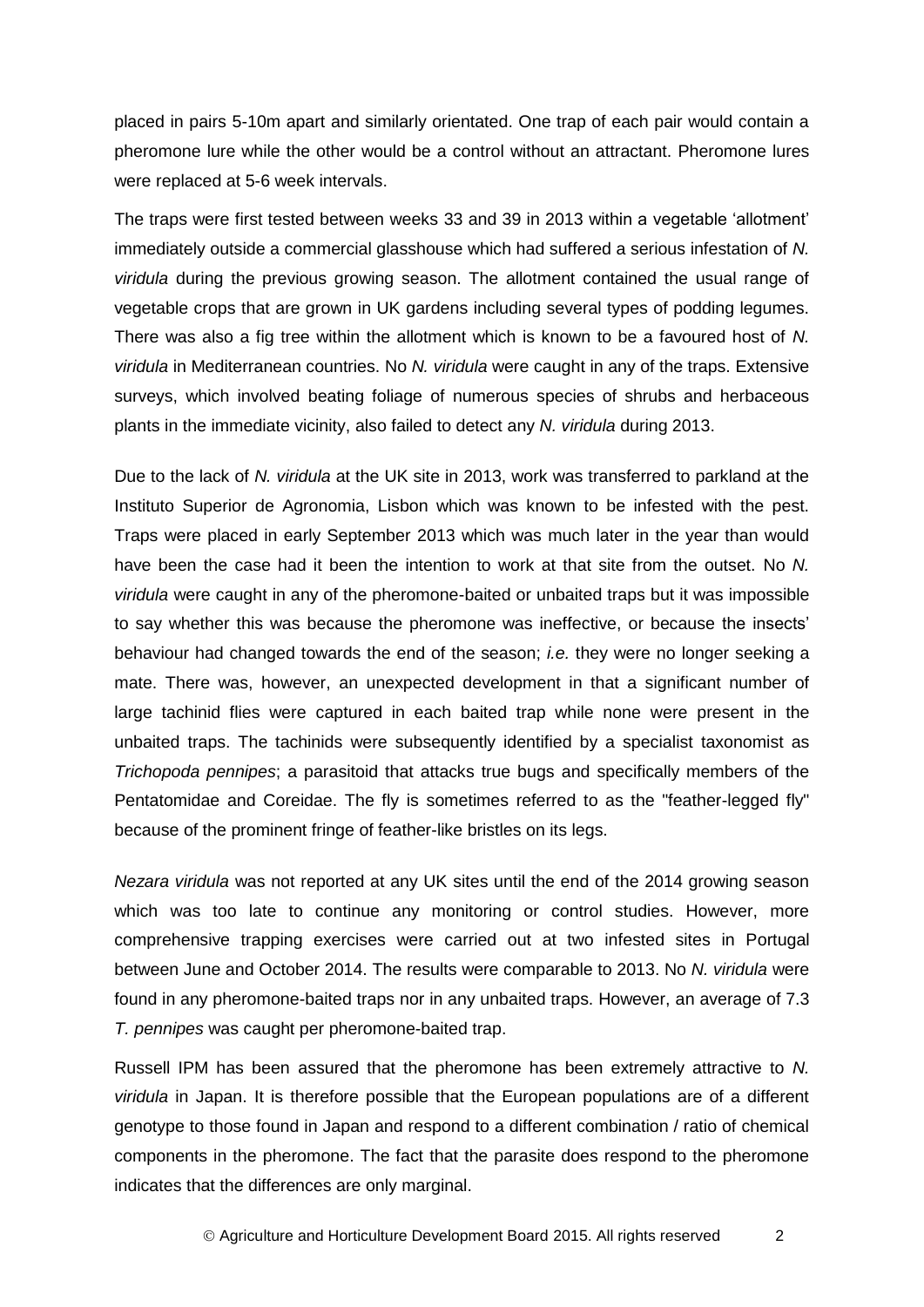*Trichopoda pennipes* is not specific to *N. viridula* and this would probably eliminate it as a released biocontrol agent unless it is already in the UK. It has not yet been recorded as indigenous to the UK but this may be because no one has specifically looked for it or stumbled across it by chance. We know it is present in Europe and information from North America indicates that it is capable of surviving at least as far north as Ontario and Massachusetts where winter conditions are far more severe than in southern England. The pheromone tested in this project could provide an opportunity to accelerate a search for *T. pennipes* in the UK.

### **Financial Benefits**

<span id="page-6-0"></span>Current control measures against *N. viridula* in the UK are based on broad spectrum insecticides which are extremely disruptive to IPM. This can lead to secondary problems with other pests which must also be controlled with chemical insecticides. The disruption and termination of the IPM programme would result in UK growers losing an important marketing advantage over their overseas competitors. Initial observations suggest that losses due to direct damage, secondary pest problems and the loss of goodwill with retail customers could be substantial. While this project has not yet found a solution to this problem, the results do indicate a way forward for further research.

### **Action Points**

A formulated pheromone has been shown to be attractive to the parasitic tachinid, *T. pennipes*. If *T. pennipes* were present in the local ecosystem, then the pheromone could be used to draw that parasitoid into crops infested by *N. viridula*.

*Trichopoda pennipes* has not yet been recorded in the UK. The pheromone could be a useful tool in surveying a range of habitats in the UK for its presence. The possibility of its use as a biocontrol agent would be greatly increased if it were found in the wild.

Other monitoring and IPM compatible control systems for *N. viridula* could not be tested in this project due to the lack of populations of the pest in UK commercial crops until the very end of the 2014 season. There are still several options for both monitoring and control of *N. viridula* which have realistic potential and should be tested in crops as soon as the opportunity arises.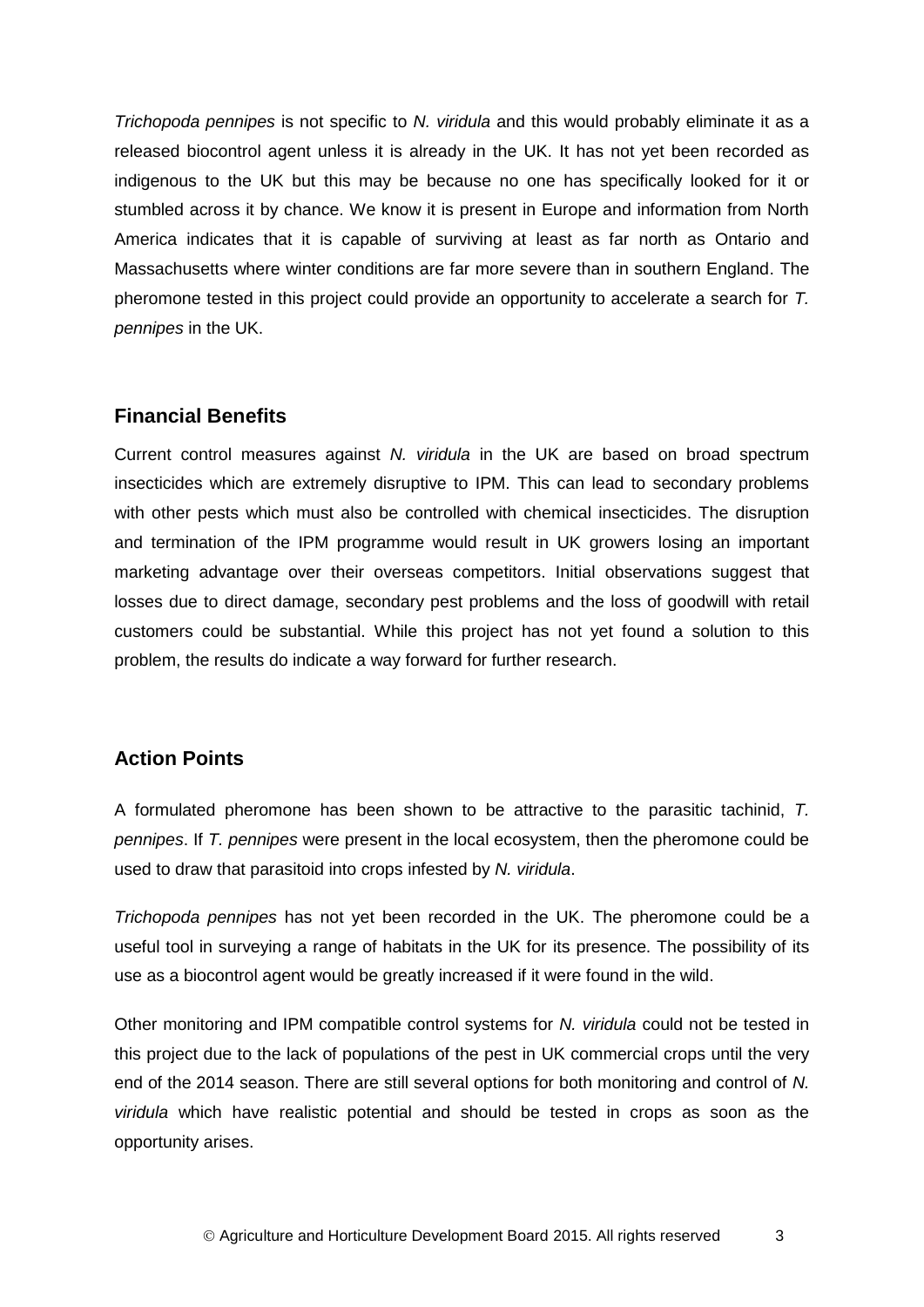## <span id="page-7-0"></span>*SCIENCE SECTION*

### <span id="page-7-1"></span>**Introduction**

<span id="page-7-2"></span>*Nezara viridula* is believed to be native to Ethiopia but is now widely distributed across tropical and subtropical regions of the world. It feeds on a wide range of plants and is a serious pest of many important food crops. It has been imported into the UK on fruit and vegetable products for many years but was not found in the wild until 2003. It is mainly confined to the south-east of England which is thought to be the northern limit of its outdoor range. It is now considered to be established in London and the surrounding area. Breeding populations have most commonly been found in man-made habitats such as parks, gardens and allotments, where it is seems particularly fond of leguminous plants. The adults are strong fliers and are capable of long-distance natural dispersal during warm weather.

*Nezara viridula* has found a favourable niche in heated glasshouses in the north London area and it seems highly likely that it will eventually be transported to other parts of the country on produce and / or packing materials. It also seems likely that the pest would survive year round any where in the UK if it were within a glasshouse with frost protection between crops.

In 2012, the HDC commissioned the production of a factsheet to provide an introduction to the biology and recognition of the pest and to help growers to distinguish it from less damaging native species of plant bugs (Jacobson, 2012). This document was intended to help prevent unnecessary insecticidal treatments due to misidentification of the target organism. Also in 2012, HDC obtained an EAMU (Number 1994/12) enabling growers to use lambda-cyhalothrin (Hallmark with Zeon Technology) against *N. viridula* on pepper and aubergine crops. However, this product is extremely harmful to the biological control agents used against other pests in the IPM programmes for these crops. Most notably, applications of lambda-cyhalothrin could lead to secondary problems with *Frankliniella occidentalis*  (western flower thrips) and associated infection with tomato spotted wilt virus (Jacobson, 2009; Jacobson, 2010; O'Neill, 2009). It is vitally important that UK growers have access to IPM compatible control measures against *N. viridula* as soon as possible.

In 2013, HDC commissioned Project PE 014, in which Dr Jacobson and Associates collated information about monitoring and control measures used against *N. viridula* in other parts of the world (Jacobson *et al.*, 2013). The study gleaned information via literature searches, insecticide databases and direct from suppliers of biological, chemical and other IPM-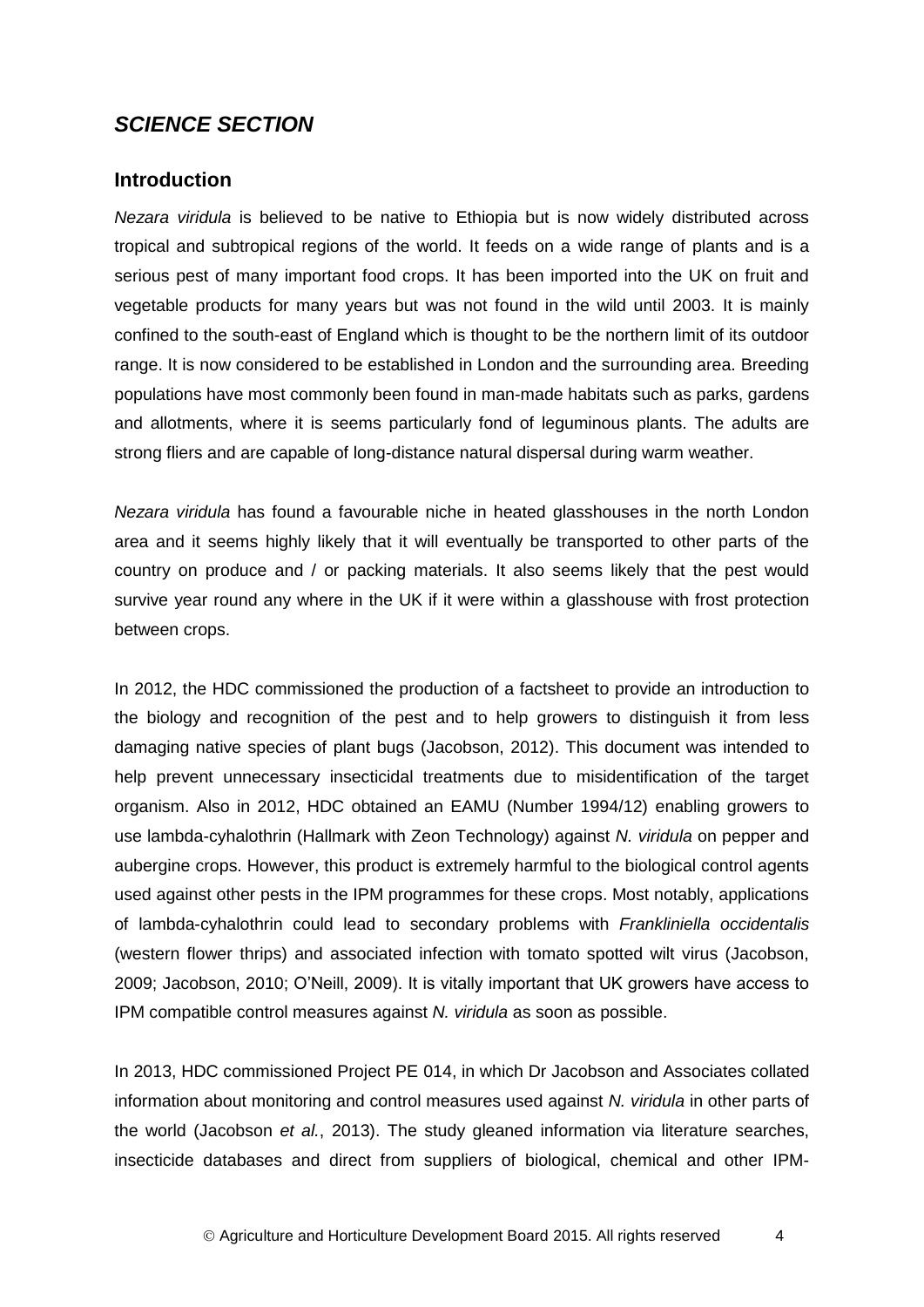related products, as well as from professional contacts in the International Organisation for Biological Control and the International Biocontrol Manufacturers' Association who had first hand experience of *N. viridula* in other countries and other crops. The *N. viridula-*related results of PE 014 were submitted to HDC as an interim report in April 2013 and have since been summarised for growers in a Technical Briefing Note (Jacobson, 2013). The desk study identified several monitoring and control measures that could be exploited by UK growers in the short, medium and longer-term. Based on these results, it should be possible to develop monitoring methods that can be used to accurately time IPM compatible treatments that are based on biological, physical and chemical techniques.

Sexually mature males of *N. viridula* have been shown to release a pheromone which is said to be attractive in the field to females, males, and late-stage larvae of the same species (Aldrich *et al*., 1987; Miklas *et al.,* 2003; Tillman *et al.,* 2010; Shimizu and Tsutsumi, 2011; DoBae *et al.,* 2012). In parallel to the HDC desk study, partners in PE 014 accessed the chemical components of the pheromone so that they could be tested in traps in the 'field'. Practical evaluation of these traps began in this project in 2013 in and around glasshouses in the north London area and later at infested sites near the Instituto Superior de Agronomia, Lisbon.

Other possible methods of detecting and monitoring populations of *N. viridula* include light traps (Combs, 2000). However, trials involving these traps require secure sites where the traps are not vulnerable to interference or vandalism. Such sites were not available to this project.

Plants which are more attractive to *N. viridula* than the crop have been used as traps in and around valuable broad acre crops in the USA, Australia and New Zealand (see Jacobson *et al.*, 2013, pages 25-26). Unpublished reports from allotments in the London area indicate that podding beans are highly attractive to the pest. The size and growth habit of dwarf French beans could make them ideal candidates for use as trap plants under the main crop canopy in glasshouse grown sweet peppers and aubergines. Alternatively, pymetrozine (Chess) has been used to control related pests in other crops (Jacobson, 2002). This chemical insecticide with anti-feedant properties should be properly evaluated both as a high volume spray and applied via the irrigation system in a commercial crop situation. Both of these approaches to the control of *N. viridula* require an infested glasshouse crop in which to conduct trials. Unfortunately no such crops were available to the team during this project.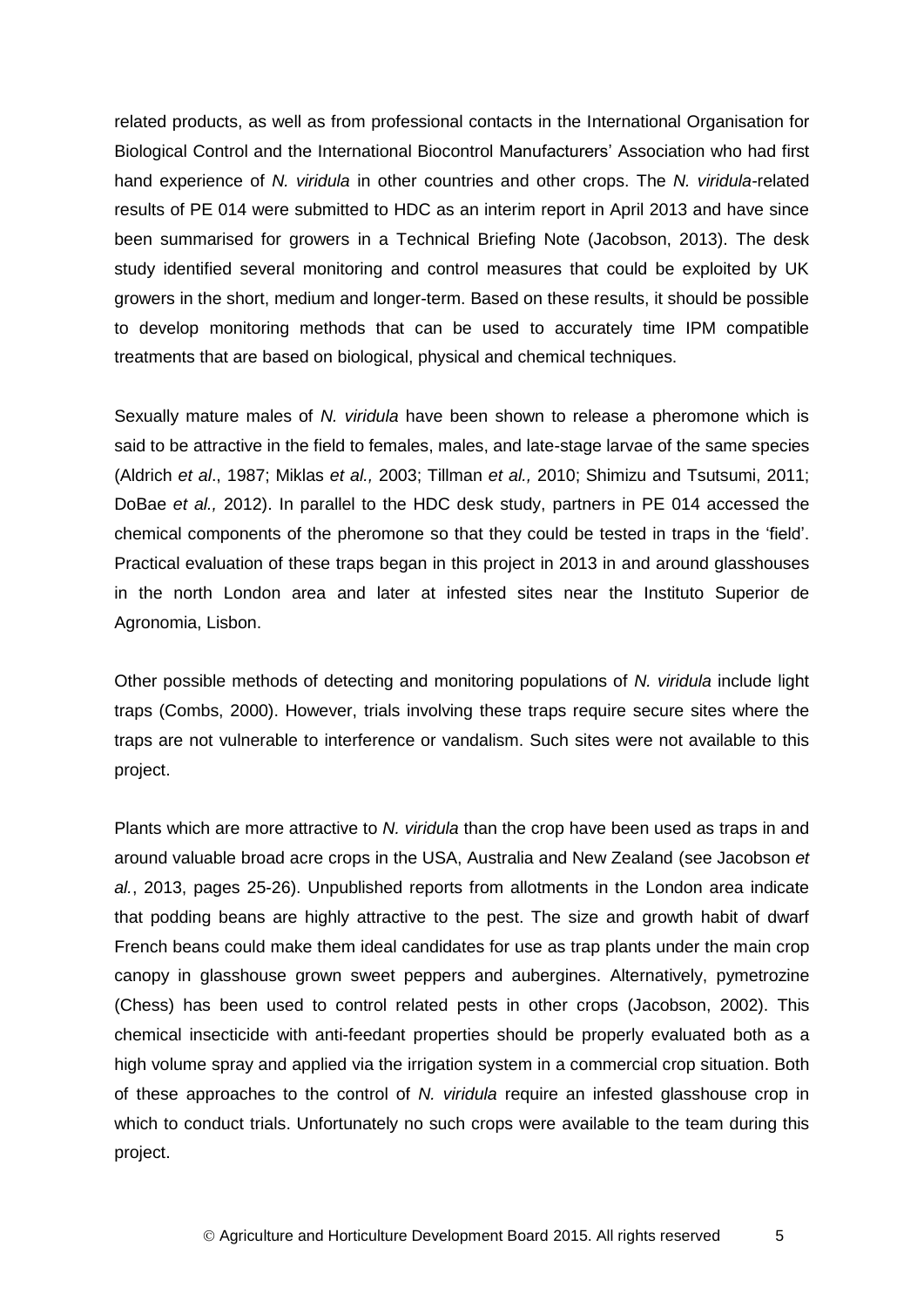## **Materials and Methods**

<span id="page-9-0"></span>Formulated pheromone was obtained by Russell IPM from a source in Japan where it was reported to be a highly effective attractant of *N. viridula*. The pheromone was maufactured and incorporated into lures in August 2013 (Batch No S/1756) with a guaranteed shelf life until August 2015 if stored in sealed foil packages at temperatures below  $10^{\circ}$ C.

The pheromone lures were placed within plastic cages which were then placed in Delta traps (Figure 1). The inner floor of the Delta trap was covered with a removable sticky plate. In a preliminary study, the 'glue' used on the sticky plate had been shown to be capable of retaining both adult and nymphal stages of healthy *N. viridula*. The pheromone lures were replaced at 5-6 week intervals.



**Figure 1. The assembled Delta trap (left) and the plastic cage housing the pheromone lure (right) which was incorporated within the trap.**

The traps were always placed in pairs 5-10m apart and similarly orientated. One trap of each pair would contain a pheromone lure while the other would be a control without an attractant. They were tested on four occasions in various habitats in the following situations: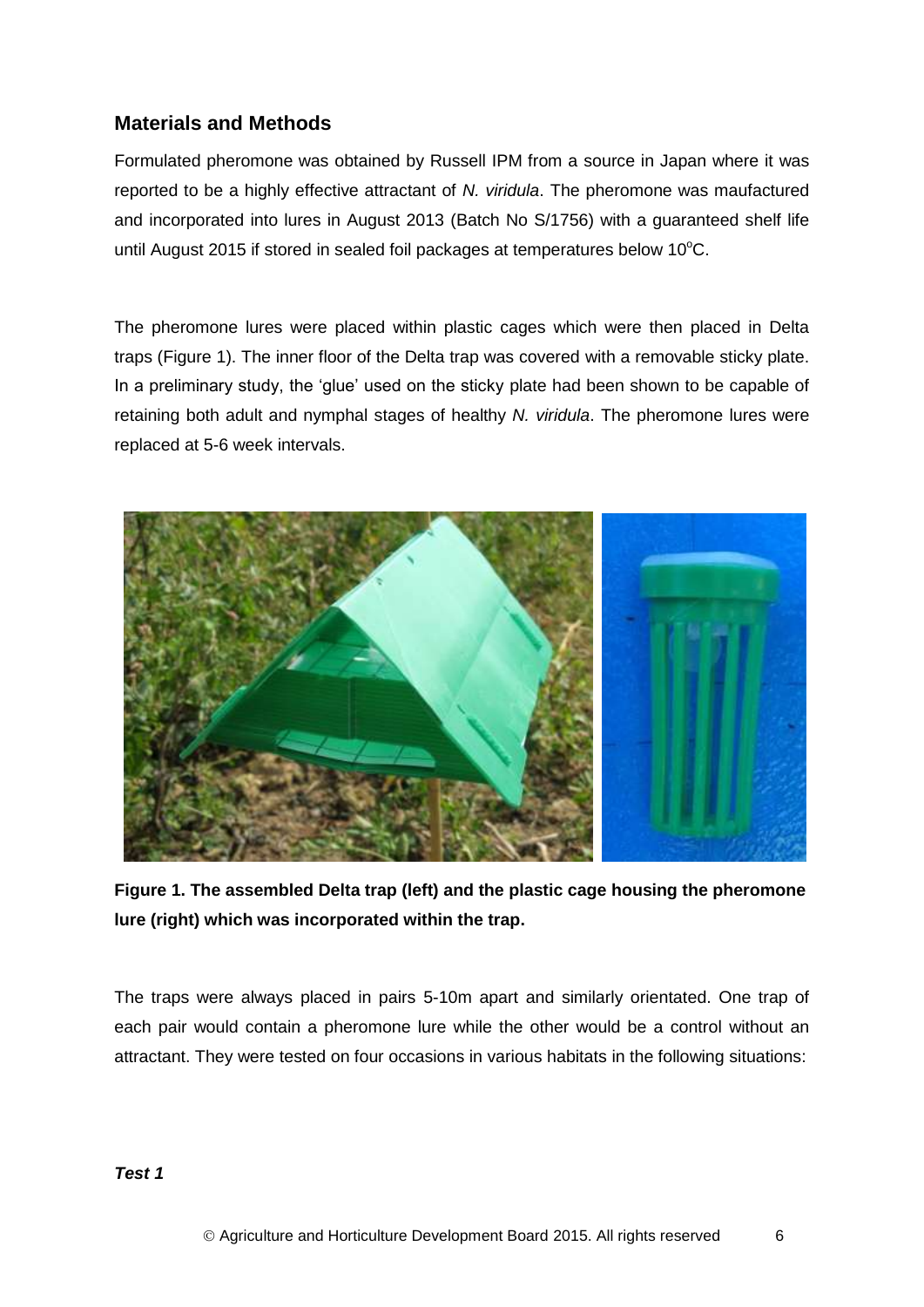In week 33 2013, two pairs of traps were placed in a vegetable 'allotment' immediately outside a commercial glasshouse in Roydon Essex, which had suffered a serious infestation of *N. viridula* during the previous growing season. The allotment contained the usual range of vegetable crops that are grown in UK gardens including several types of podding legumes. There was also a fig tree within the allotment which is known to be a favoured host of *N. viridula* in Mediterranean countries. This whole site was closely monitored between April and September 2013. This incuded extensive beating of foliage to collect insects from numerous species of shrubs and herbaceous plants. The traps remained in place until week 39 2013.

#### *Test 2*

In week 36 2013, six pairs of traps were placed within the Tapada da Ajuda; a public environmental and botanical parkland of about 100 ha which is home to the Instituto Superior de Agronomia, Lisbon. This parkland was a known habitat for *N. viridula* and the pests could readily be found on a wide range of vegetation. The traps were maintained and regularly examined by an MSc student at the University who worked under the supervision of Dr Jacobson. They remained in place until week 46 2013.

#### *Test 3*

In week 26 2014, two pairs of traps were placed in a citrus orchard and a further two pairs of traps were placed in an olive grove, all in the grounds of the Instituto Superior de Agronomia, Lisbon. Populations of *N. viridula* were confirmed by visual inspection of plants in both situations. The traps remained in place until week 31.

#### *Test 4*

In week 27 2014, nine pairs of traps were placed in public parkland at Ferreira do Zêzere in the Santarém District of Portugal which is approximately 80 miles north east of Lisbon. The vegetation was varied, ranging from *Pinus pinaster* woodland to citrus and olive groves, as well as small vegetable gardens growing a range of cucurbitaceous and solanaceous 'crops'. *Nezara viridula* could be found throughout the horticultural area and was also a nuisance in domestic buildings. Care was taken to place the pairs of traps in as many different habitats as possible (*e.g.* Figure 2) but they were never closer than 100m to another pair. They remained in place until week 40 2014.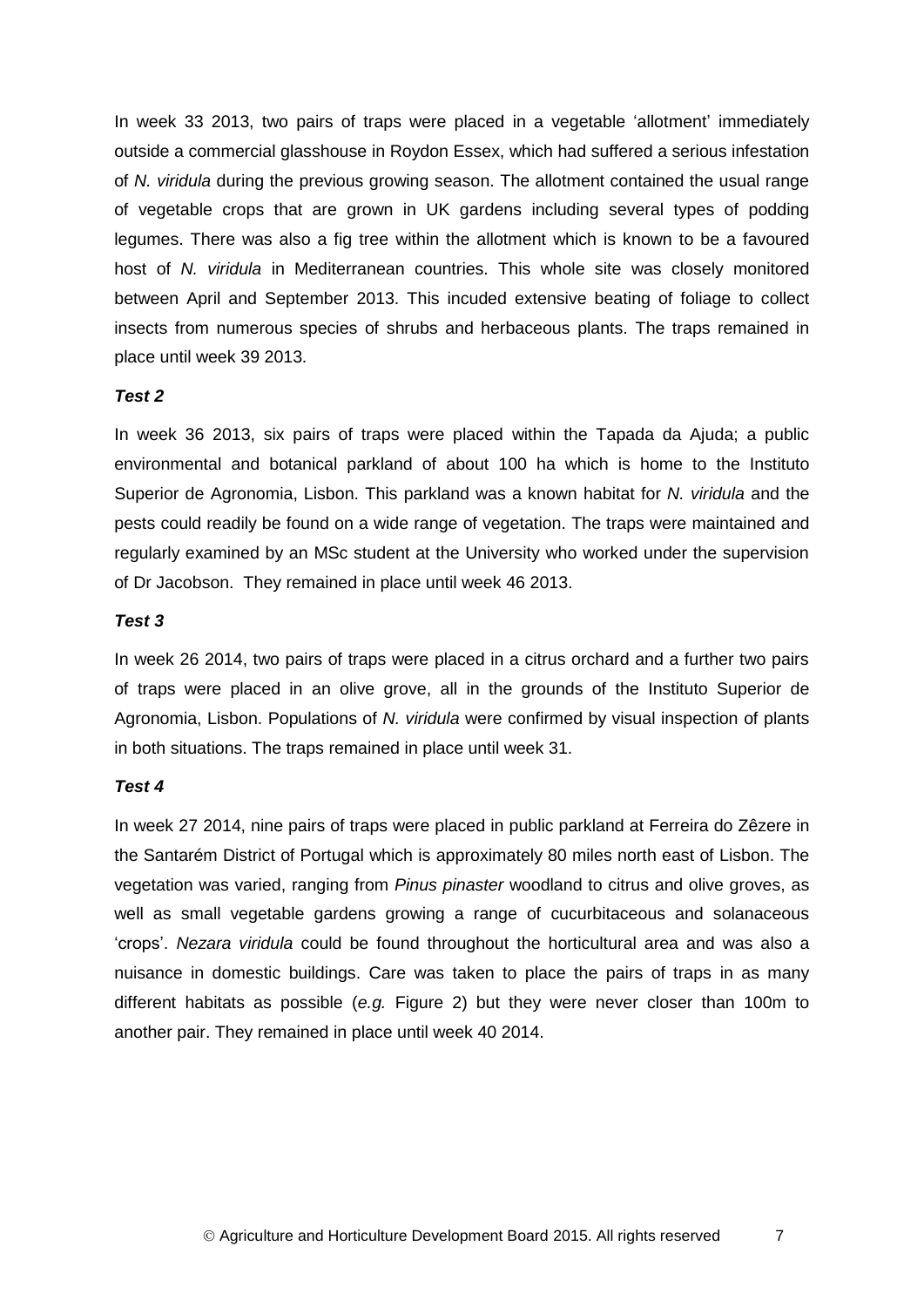

**Figure 2. Two examples of the position of pheromone baited traps at Ferreira do Zêzere, Portugal, during 2104.**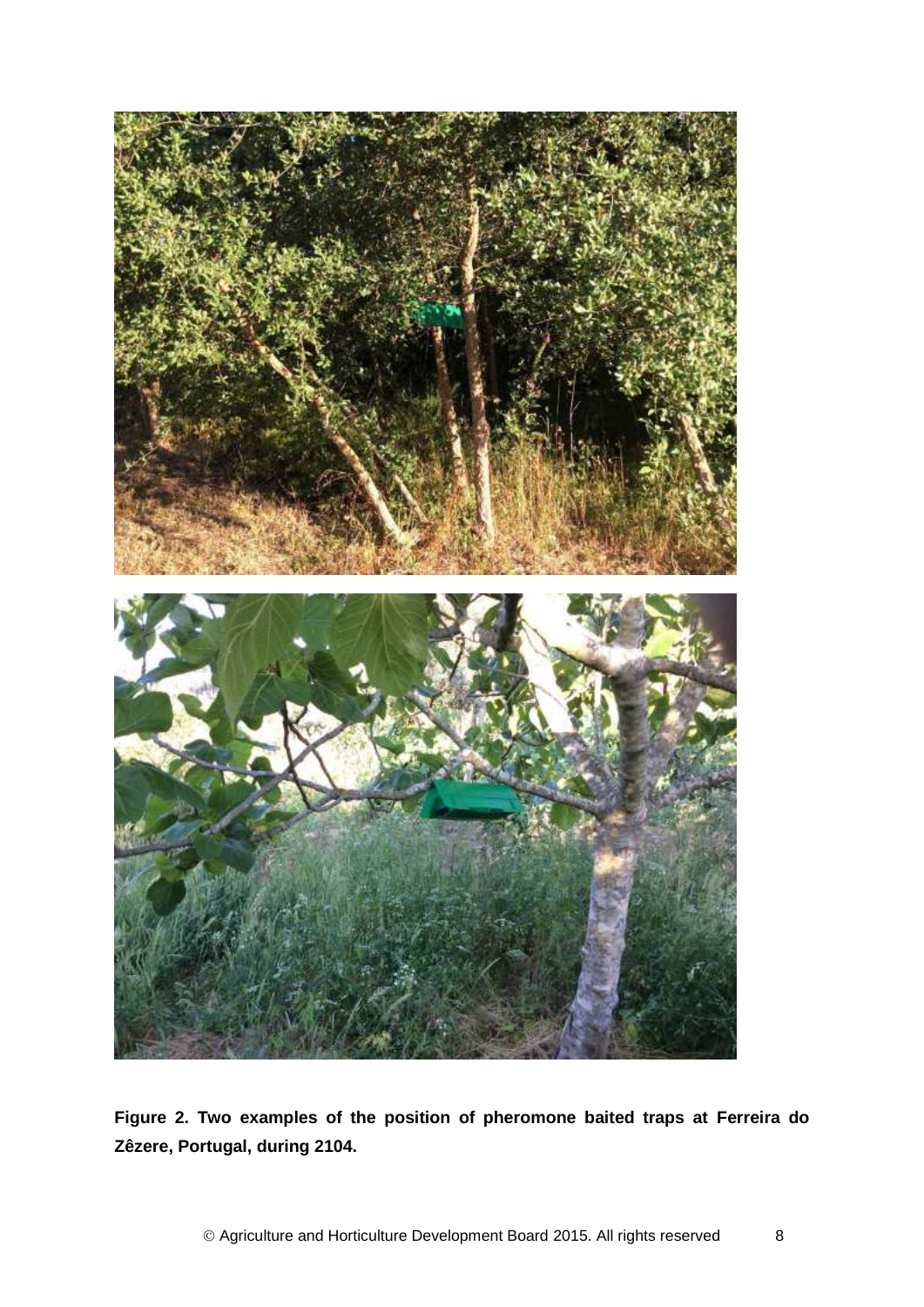#### **Results and Discussion**

No *N. viridula* were caught in any of the traps that were set at the UK site in 2013 (*i.e.* Test 1). Glasshouse crops at this site had been infested with the pest during the previous year but they had been sprayed with a synthetic pyrethroid insecticide at the end of that growing season. Extensive surveys, which involved beating foliage of numerous species of shrubs and herbaceous plants in the immediate vicinity, failed to detect any *N. viridula* during 2103.

Due to the lack of *N. viridula* at the UK site in 2013, work was transferred to parkland at the Instituto Superior de Agronomia, Lisbon which was known to be infested with the pest (*i.e.*  Test 2). Traps were placed in early September which was much later in the year than would have been the case had it been the intention to work at that site from the outset. No *N. viridula* were caught in any of the pheromone-baited or unbaited traps but it was impossible to say whether this was because the pheromone was ineffective or because the insects' behaviour had changed towards the end of the season; *eg.* perhaps they were now focused on finding a 'hibernation' site rather than a mate? There was, however, an unexpected development in that a significant number of large tachinid flies were captured in each baited trap (Figure 3) while none were present in the unbaited traps. The tachinids were subsequently identified by a specialist taxonomist as *Trichopda pennipes* (Fabricus) (Dr Dominiqe Collins, Fera, personal communication, January 2014).

*Trichopoda pennipes* (Figure 4) is a parasitoid that attacks true bugs, specifically members of the Pentatomidae and Coreidae. It is native to North and South America but was apparently accidentally introduced into southern Europe about 20 years ago. Fauna Europeae (a database of the [scientific names](http://en.wikipedia.org/wiki/Scientific_name) and distribution of all living [multicellular](http://en.wikipedia.org/wiki/Multicellular) [European](http://en.wikipedia.org/wiki/Europe) land and fresh-water animals) lists France, Italy and Spain as countries from which *T. pennipes* has been recorded but an on-line reference also lists Slovenia. In the United States it has been used in biological control programmes with *N. viridula* one of its prime targets (Jacobson *et al.*, 2013). The fly is sometimes referred to as the "featherlegged fly" because of the prominent fringe of feather-like bristles on its meta-tibiae.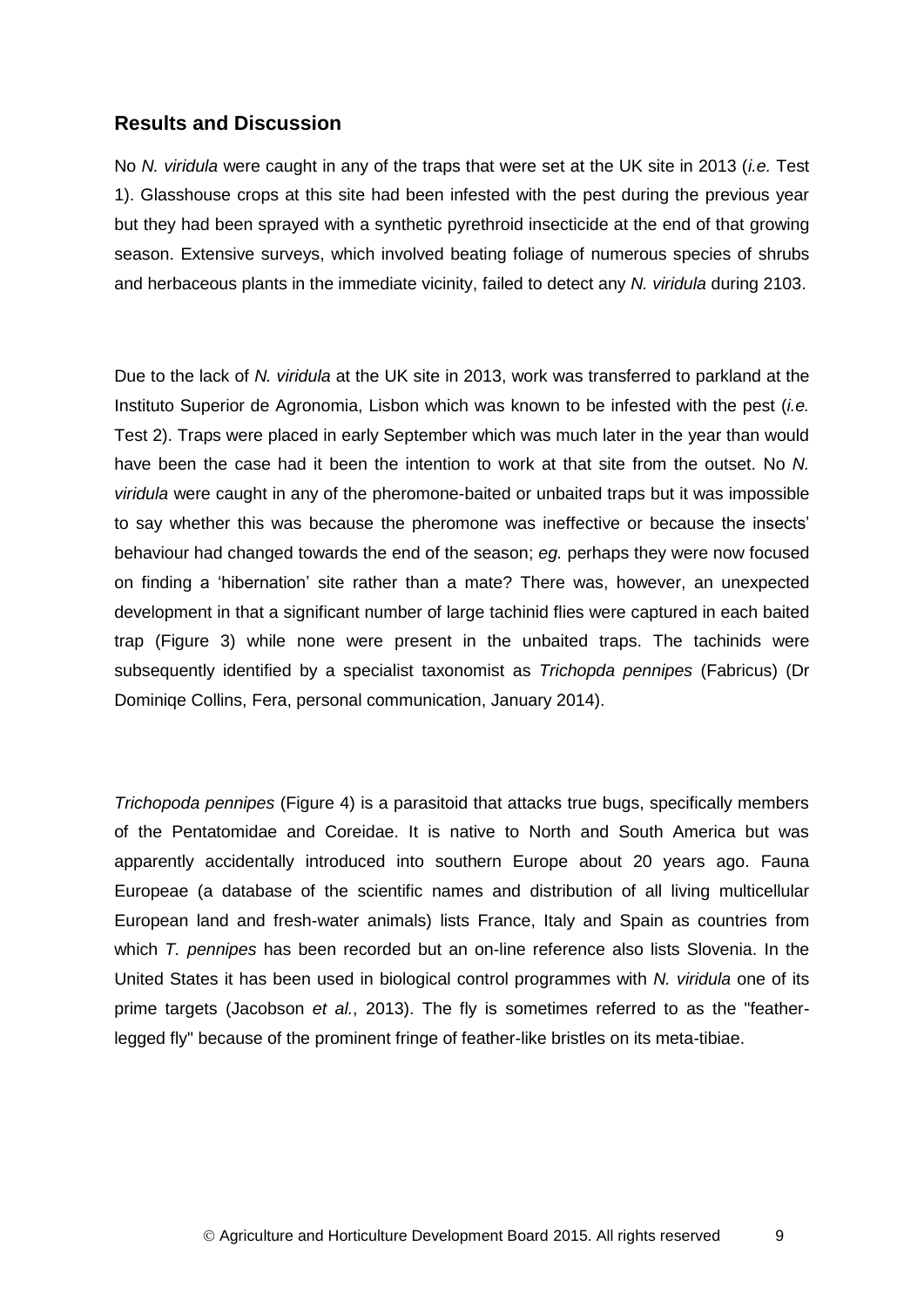

**Figure 3.** *Trichopda pennipes* **as it appears on the sticky base of a pheromone trap**



**Figure 4.** *Trichopda pennipes* **photographed live (Courtesy of Stephen Cresswell, 'AmericanInsects.net')**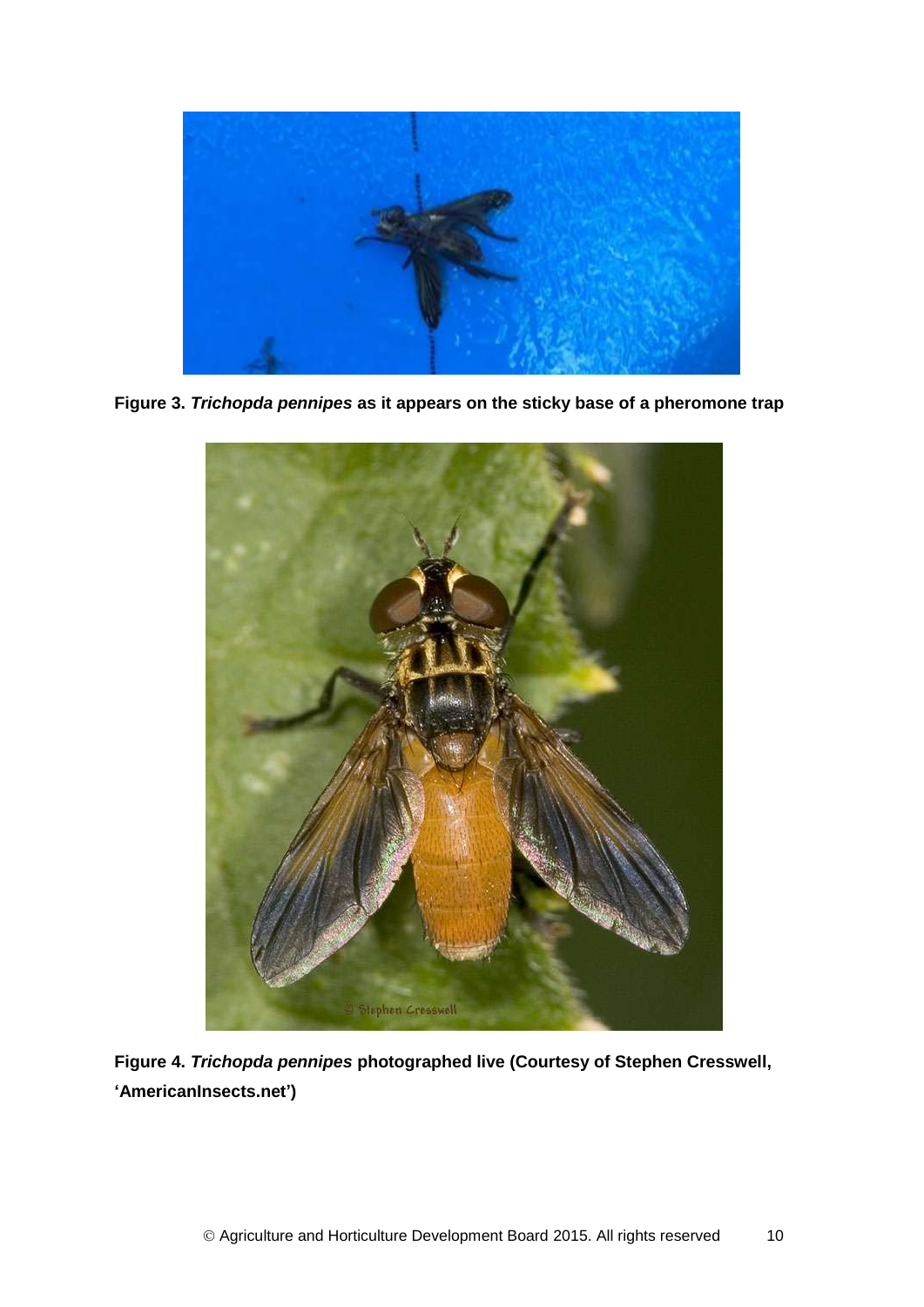The results of trapping in Test 3 were comparable to Test 2. No *N. viridula* were caught despite the pheromone traps being in position from June. No *T. pennipes* were caught in the citrus orchard but an average of 1.5 *T. pennipes* were caught per pheromone-baited trap per week in the olive grove.

The most comprehensive of all the trapping exercises was completed in Test 4. Nine pairs of traps were in position over a 14 week period from June to October 2014. *Nezara viridula*  could be found on a wide range of vegetation throughout the whole period. Nevertheless, no *N. viridula* were found in any pheromone-baited nor on any unbaited traps. However, an average of 7.3 *T. pennipes* was caught per pheromone-baited trap while none were caught in the unbaited traps.

Russell IPM has been assured that the pheromone has been extremely attractive to *N. viridula* in Japan although there is no published information to support the claims. It is therefore possible that the European populations are of a different genotype to those found in Japan and respond to a different combination / ratio of chemical components in the pheromone. The fact that the parasite does respond to the pheromone indicates that the differences are only marginal.

*Trichopoda pennipes* is not specific to *N. viridula* and this would probably eliminate it as a released biocontrol agent unless it is already in the UK. It has not yet been recorded as indigenous to the UK but this may be because no one has looked for it or stumbled across it by chance. We know it is present in mainland Europe and information from North America indicates that it is capable of surviving at least as far north as Ontario and Massachusetts (O'Hara and Woods, 2004) where winter conditions are far more severe than in southern England. The pheromone tested in this project could provide an opportunity to accelerate a search for *T. pennipes* in the UK.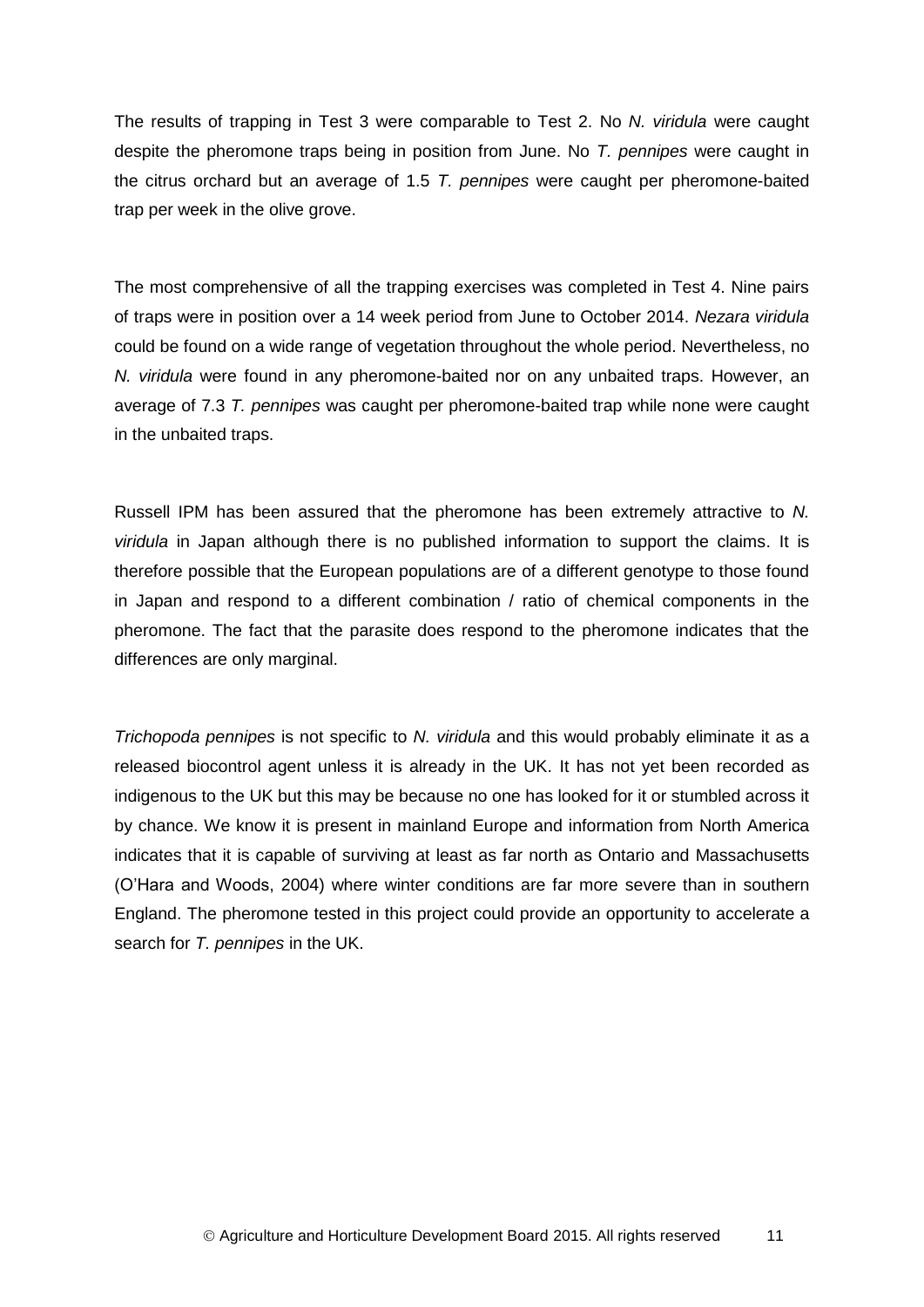## <span id="page-15-0"></span>**Conclusions**

<span id="page-15-1"></span>It would appear that the pheromone sold for use in monitoring traps to catch *N. viridula* in Japan is not effective against the populations found in Western Europe. This may be because the populations in Europe and Japan are different genotypes.

The pheromone has been shown to be attractive to the parasitic tachinid, *T. pennipes*. If *T. pennipes* were present in the local ecosystem, then it seems possible that the pheromone could be useful in drawing that parasite into crops infested by *N. viridula*.

As yet, *T. pennipes* has not been recorded in the UK. The pheromone could be an extremely useful tool in surveying a range of habitats in the UK for the presence of *T. pennipes*. The possibility of its use as a biocontrol agent would be greatly increased if it were found in the wild.

Other monitoring and IPM compatible control systems for *N. viridula* could not be tested in this project due to the lack of populations of the pest in commercial crops until the very end of the 2014 season. There are still several options for both monitoring and control of *N. viridula* which have realistic potential and should be tested in commercial crops as soon as the opportunities arise.

## **Knowledge and Technology Transfer**

The Pepper Technology Group has been regularly updated on both progress and constraints to progress throughout this project.

A review of the existing Technical Briefing Note (Jacobson, 2013), or a possible article about *N. viridula* for HDC News, are subject to further discussion before the project ends.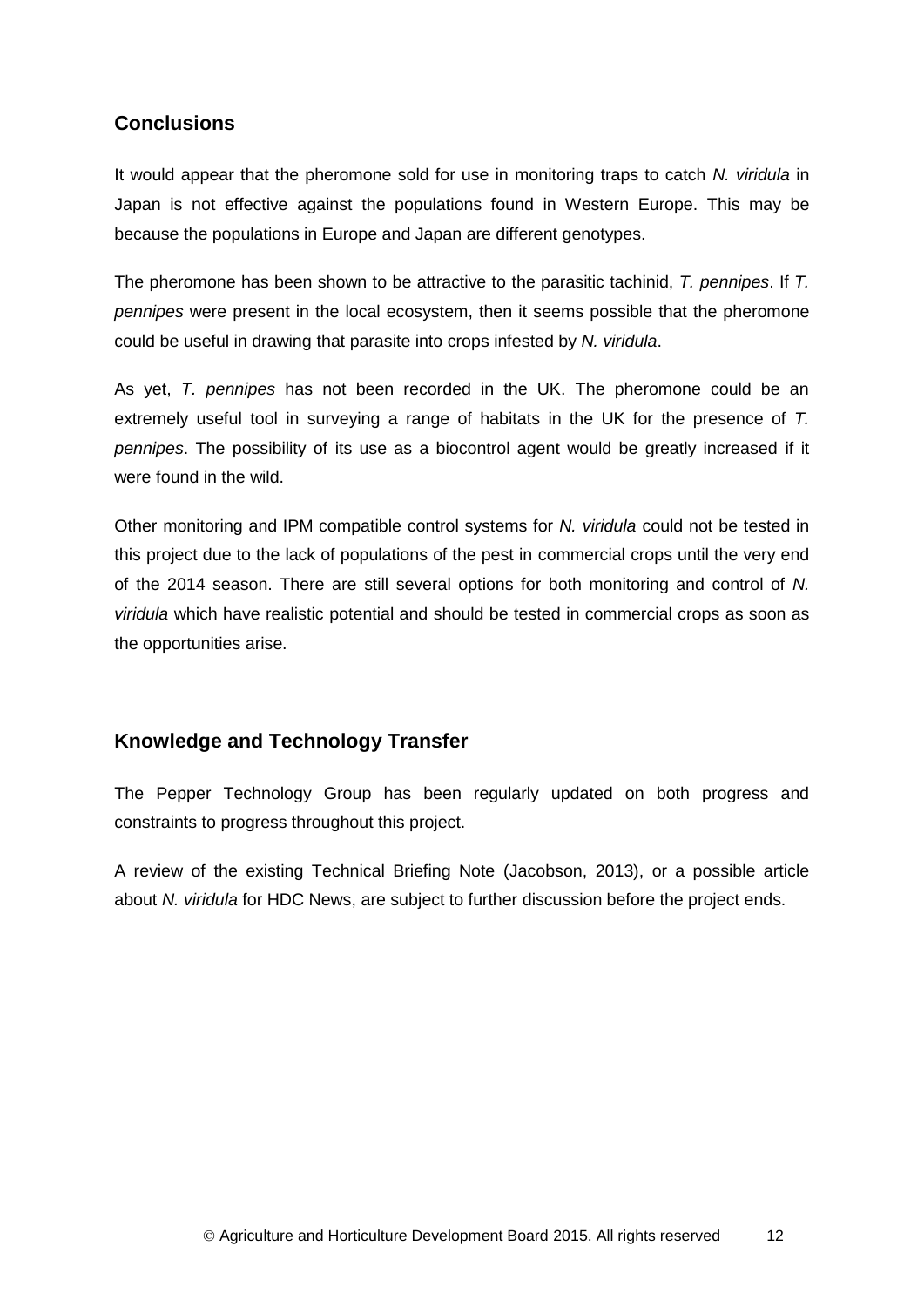## **References**

- Aldrich, J.R. *et al*., (1987). Pheromone strains of the Cosmopolitan pest, *Nezara viridula* (heteroptera: Pentatomidae). *Journal of Experimental Zoology*, 244: 171-175.
- Coombs, M. (2000). Seasonal phenology, parasitism and evaluation of mowing as a control measure for *Nezara viridula* in Australian pecans. *Environmental Entomology*, 29: 1027-1033.
- Do Bae, S., Kim, HJ and Park, ST. (2012). Attractiveness of conspecific stink bugs to adult stink bug-baited traps in soybean fields. *Journal of Asia-Pacific Entomology*, 15: 148-151.
- Jacobson, R. J. and Croft, P. (1998). Strategies for the control of *Aphis gossypii* Glover (Hom. Aphididae) with *Aphidius colemani* Viereck (Hym. Braconidae) in protected cucumbers. *Biocontrol Science and Technology,* 8 (3), 377-387.
- Jacobson, R.J. (2002). *Lygus rugulipennis* Poppius (Het. Miridae): Options for integrated control in glasshouse-grown cucumbers. *IOBC/WPRS Bulletin*, 25 (1), 111-114.
- Jacobson, R.J. (2009). Sweet pepper: Short term solutions for leafhopper and aphid infestations. Horticultural Development Company Final Report for project PC 295. November 2009. 59 pp
- Jacobson, R.J. (2010). Sweet pepper: Further development of IPM solutions for aphid infestations. Horticultural Development Company Final Report for project PC 295a, December 2010, 62 pp
- Jacobson, R.J. (2012). Southern Green Shieldbug. HDC factsheet 36/12. 4pp
- Jacobson, R.J. (2013). Potential controls for southern green shieldbug in UK glasshouses. HDC Technical Briefing Note. May 2013. 4pp
- Jacobson, R.J., Cuthbertson, A. & Fountain, M. (2013). Peppers and aubergines: A desk study to identify IPM compatible control measures for *Nezara viridula* and *Anthomonus eugenii.* Horticultural Development Company Final Report for project PE 014. May 2013. 54pp
- Miklas, N., Lasnier, T. and [Renou,](http://wiki.pestinfo.org/wiki/Michel_Renou) M. (2003). Male bugs modulate pheromone emission in response to vibratory signals from conspecifics. [Journal of Chemical Ecology 29, 561-](http://wiki.pestinfo.org/wiki/Journal_of_Chemical_Ecology_(2003)_29,_561-574) [574](http://wiki.pestinfo.org/wiki/Journal_of_Chemical_Ecology_(2003)_29,_561-574)
- O'Hara, J.E. and Wood, D.M.( 2004). Catalogue of the Tachinidae (Diptera) of America north of Mexico. *Memoirs on Entomology International* 18. 410 pp.
- O'Neill, T (2009). Sweet pepper: securing knowledge on TSWV and an increased understanding of a potential threat to UK growers. Horticultural Development Company Final Report. December 2009